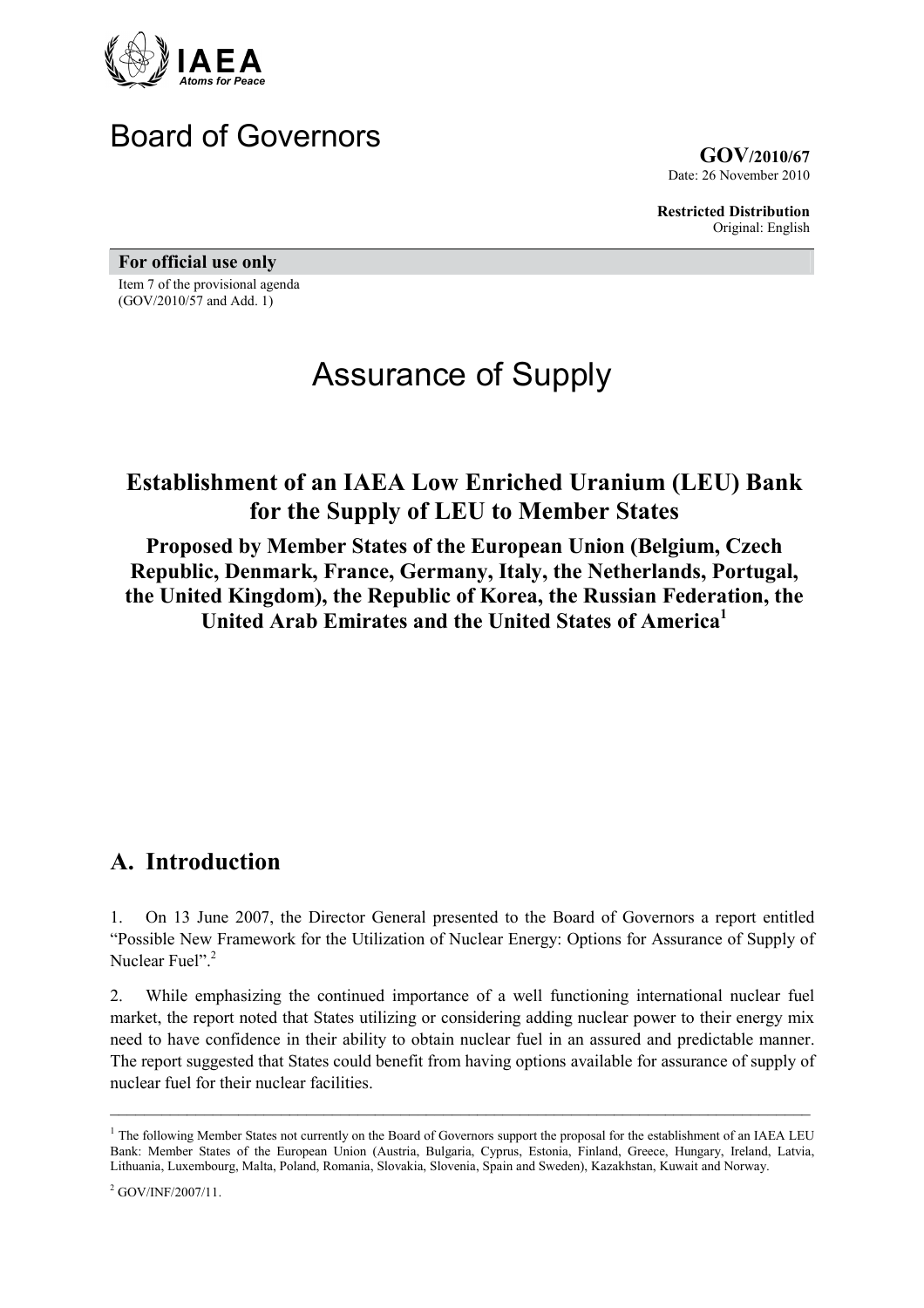3. Several proposals have been made regarding various aspects of assured nuclear fuel supply ranging from providing backup supplies through establishing low enriched uranium (LEU) stocks under Agency auspices, to assurances by the nuclear industry and respective governments, to setting up international uranium enrichment centers.<sup>3</sup> Among these proposals, the proposal for the establishment of an IAEA Low Enriched Uranium bank (IAEA LEU bank) for the supply of LEU by the Agency to its Member States is at an advanced stage of development now.

4. In June 2009, the Board considered the Report of the Director General on the "Proposal for the Establishment of an IAEA Low Enriched Uranium (LEU) Bank" (GOV/2009/30).

5. In a letter dated 28 October 2010 to the Director General from the Resident Representatives of the Member States of the European Union, Kazakhstan, Norway, the Russian Federation, United Arab Emirates, and the United States of America, the concerned Member States have requested the Director General to include an item concerning the establishment of an IAEA LEU bank on the agenda for the meeting of the Board of Governors of the IAEA starting on 2 December 2010.

# B. An IAEA LEU bank

6. It is proposed that the Director General be authorised by the Board to establish an IAEA LEU bank, as laid out in the following paragraphs.

### B.1. Background

7. In September 2006, the Nuclear Threat Initiative<sup>4</sup> (NTI) offered to provide US \$50 million as a contribution to the creation of an LEU bank owned and managed by the Agency on the condition that the Agency takes the necessary actions to approve its establishment and that others commit to contribute an additional \$100 million in funding or LEU of an equivalent value. Every other element of the bank — its structure, its location, the conditions for access — was left to the Agency to decide.<sup>5</sup> Subsequently, pledges to make up the additional \$100 million were received from Norway (\$5 million), the United States of America (\$49,540,000), the United Arab Emirates (\$10 million), the European Union (up to  $E25$  million, or over \$34 million at the current exchange rate), Kuwait (\$10 million), and Kazakhstan has offered to provide a location for an IAEA LEU bank and bear relevant storage costs.<sup>6</sup> These pledges have been made without any conditions other than that the

<sup>&</sup>lt;sup>3</sup> At its meeting on 27 November 2009, the Board of Governors adopted a resolution (GOV/2009/81) to accept the request of the Russian Federation to Establish a Reserve of Low Enriched Uranium (LEU) for the Supply of LEU to the IAEA for its Member States (GOV/2009/76, GOV/OR.1258) The Board decided to remain seized of the matter with a view to considering, and eventually adopting at an early date, other complementary proposals to strengthen the assurances of supply of nuclear fuel available to Member States. Other proposals are being further developed by Member States, for example by the United Kingdom (GOV/INF/2009/7).

<sup>4</sup> The Nuclear Threat Initiative (NTI) is a non-profit, non-governmental organization, based in the United States of America (USA), with a mission to strengthen global security by reducing the risk of use and preventing the spread of, inter alia, nuclear weapons. Since 2001, the Agency has accepted extrabudgetary funds from the NTI, including \$1.1 million to help establish the Agency's Nuclear Security Fund, and the NTI has since made additional contributions in the area of nuclear security to the Agency and to Member States.

<sup>5</sup> GOV/INF/2006/14 (19 September 2006).

<sup>6</sup> INFCIRC/782 (15 January 2010).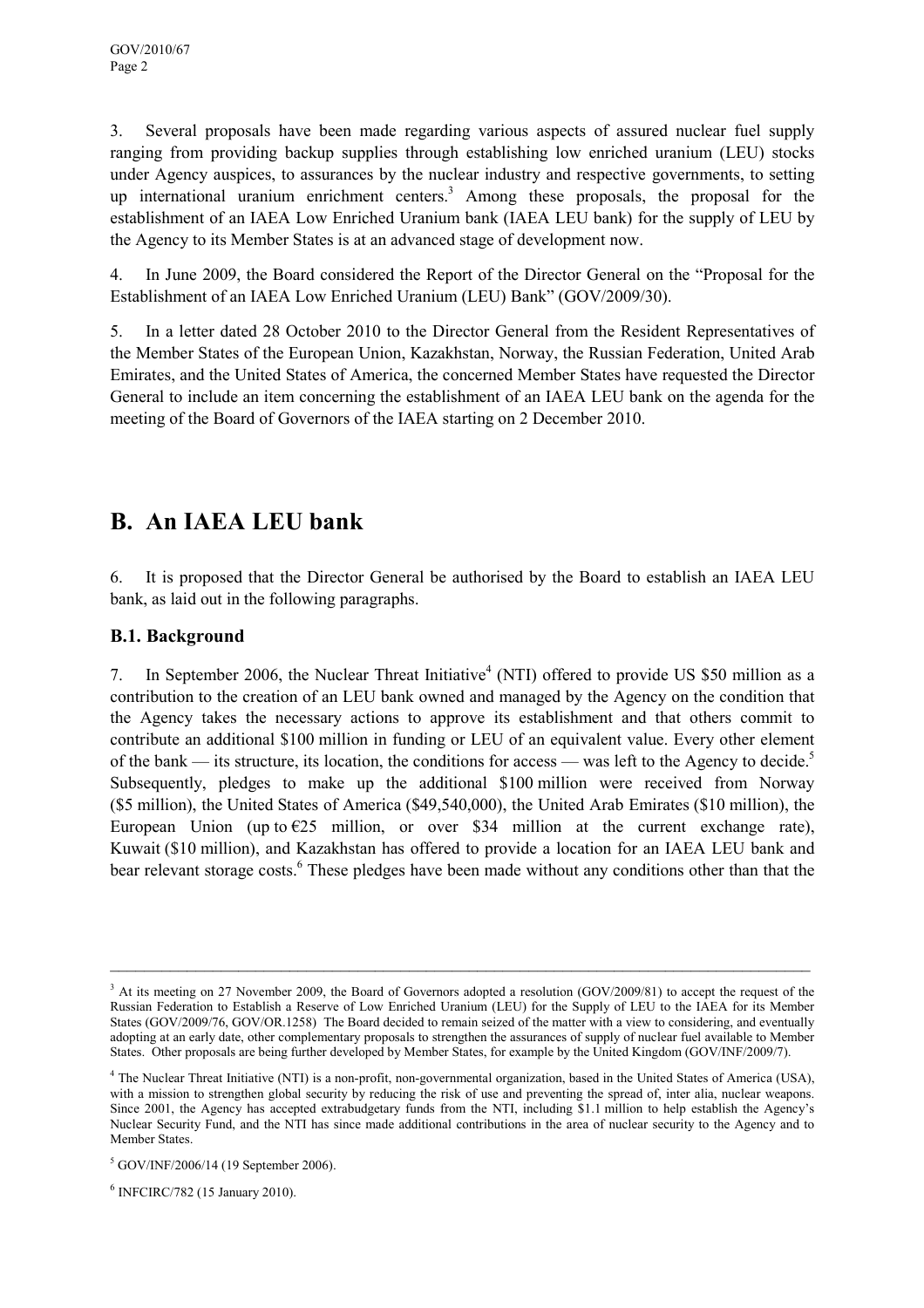pledged funds and services are to be used exclusively for the purpose of establishing and operating an IAEA LEU bank in accordance with the relevant decisions to be made by the Board of Governors.<sup>7</sup>

8. The purpose of an LEU bank under Agency auspices would be to serve as a mechanism of last resort to back up the commercial market without distorting the market, in the event that a Member State's supply of LEU is disrupted and cannot be restored by commercial means and that such State fulfils the eligibility criteria described in paragraph 19 below. The IAEA LEU bank shall be one of a number of mechanisms to establish an international framework for assurance of supply of nuclear fuel that is designed to provide the States with an additional level of assurance for the front end of the fuel cycle.

9. The rights of Member States, including establishing or expanding their own production capacity in the nuclear fuel cycle, shall remain intact and shall not in any way be compromised or diminished by the establishment of international assurance of supply mechanisms. Thus, having the right to receive LEU from the guaranteed supply mechanism shall not require giving up the right to establish or further develop a national fuel cycle or have any impact on it. The additional options for assurance of supply shall be in addition to the rights that exist at present.

#### B.2. Legal authority of the IAEA to establish an LEU bank

10. The IAEA Statute provides the Agency with the authority to carry out the activities that are necessary to establish and operate an IAEA LEU bank as envisaged in this proposal. Under Article III of the Statute, the Agency is authorized to acquire materials, services and equipment, and establish its own facilities and plants, in order to facilitate the practical application of nuclear energy for peaceful purposes. The legal authority for the receipt, custody and supply of nuclear material is to be found, in particular, in Articles IX and XI of the Statute. Article IX provides that Member States may make available to the Agency such quantities of special fissionable materials as they deem advisable and on such terms as shall be agreed with the Agency. In addition, Article X of the Statute refers to the possibility of Member States making available to the Agency services, equipment and facilities which may be of assistance in fulfilling its objectives and functions. Thus, the provisions of the Statute are sufficiently broad to allow the Agency to establish its own stock of nuclear material purchased from or donated by Member States, under supply arrangements approved by the Board, for supply to another Member State against payment of charges determined by the Agency.<sup>8</sup>

#### B.3. Description and financial requirements

11. An IAEA LEU bank shall be a physical stock of LEU of standard commercial specification, with U-235 at enrichment levels ranging up to 4.95%. This enrichment would provide the required flexibility for meeting the requirements for subsequent fuel fabrication for most nuclear power reactors.<sup>9</sup>

 $^7$  A part of contributions pledged to the Secretariat to date (approximately \$55 million from Norway and the USA), has been deposited in a suspense account of the Agency and will remain there during the Board of Governors deliberations on the proposed establishment of an IAEA LEU bank. When the Board approves the establishment of such a bank, the pledged funds would be subject to the approval process set out in the Rules Regarding the Acceptance of Voluntary Contributions of Money to the Agency (GC(45)/RES/9). In accepting the funds, the Secretariat should ensure that the operation of the IAEA LEU bank is in accordance with the Statute and this document (GOV/2010/67).

<sup>&</sup>lt;sup>8</sup> Annex 1 of GOV/INF/2007/11 describes the relevant provisions of the IAEA Statute.

<sup>&</sup>lt;sup>9</sup> The LEU supplied from the IAEA LEU bank would need to be further processed and fabricated into fuel assemblies before it could be used in a nuclear power reactor. In the future, it is envisaged that the international framework for assurance of supply could also include mechanism(s) to provide for assurance of supply of fuel fabrication.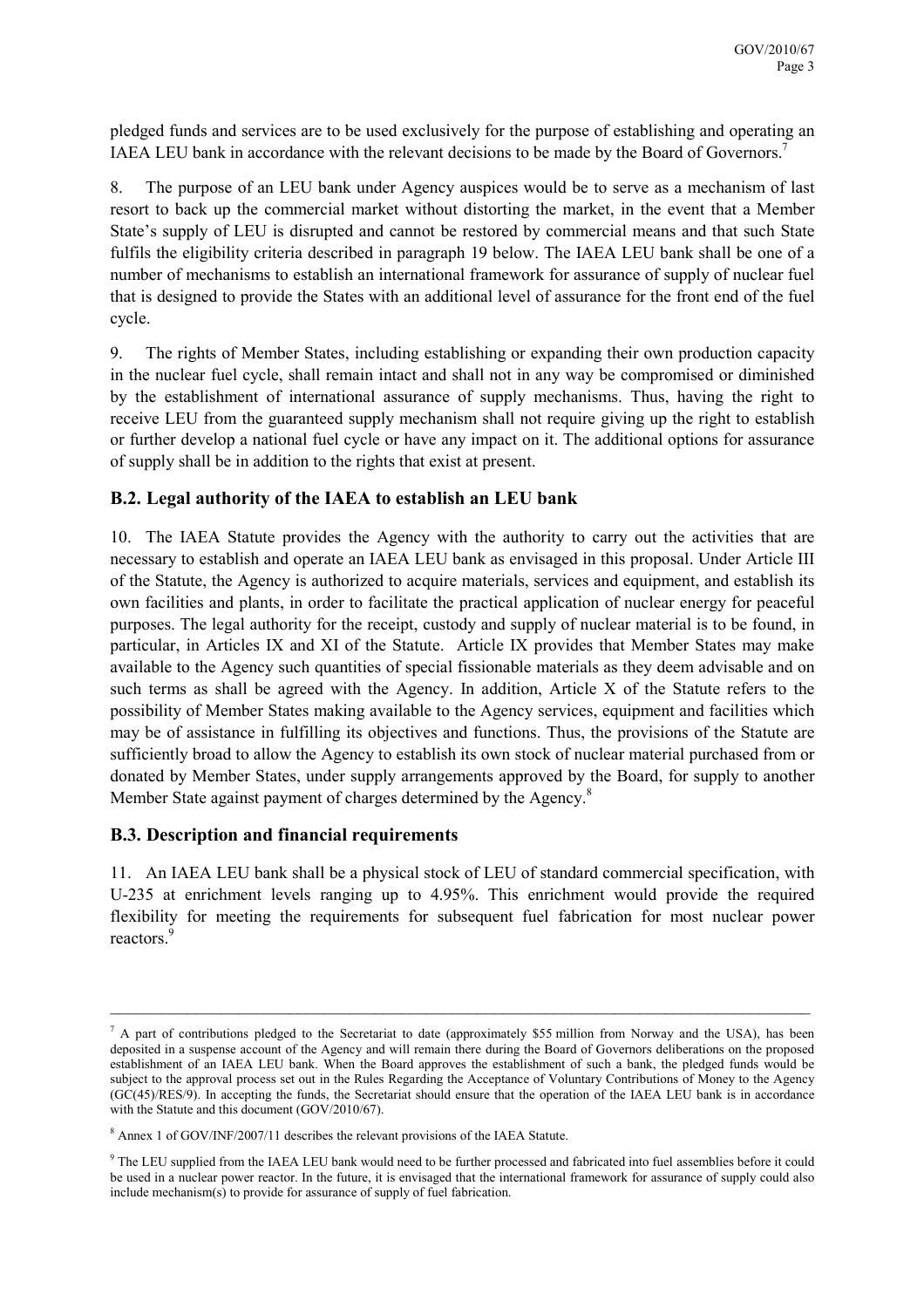12. The Agency shall purchase LEU using its standard procedures for open tender from vendors willing and able to provide LEU to the Agency in accordance with the Statute and this document (GOV/2010/67). In procuring LEU for this purpose, care shall be taken to avoid disrupting the price of uranium on the international market.

13. The LEU shall be made available to a Member State at the market prices prevailing at the time of supply and the proceeds shall be utilized to replenish the stock of LEU.

14. The funds pledged thus far, as noted in paragraph 7 above, shall be used to cover the estimated expenses for the operation of the bank in addition to purchase of LEU and its delivery to the LEU bank in a Host State or States. At current market prices, the procurement portion of the funds should cover approximately one complete core for a 1000 MW(e) pressurized water reactor or three reloads for such a reactor. The annual costs for the operation of the IAEA LEU bank to be incurred by the Agency would depend on a number of factors such as management and storage costs.<sup>10</sup> The costs of all requirements associated with operation of the bank shall be covered exclusively either by the pledged contributions mentioned in paragraph 7 above or by additional voluntary contributions of funds and services accepted by the Director General in accordance with paragraph (b) of Recommended Actions of this document (GOV/2010/67, paragraph 22). These costs include, inter alia:

- Costs for purchase of LEU, equipment, facilities, and any other goods and services which are required for establishment, operation, and maintenance of the IAEA LEU bank;
- Costs for the delivery of the LEU to the location of the IAEA LEU bank in a Host State or States;
- Overhead costs for the operation and maintenance of the IAEA LEU bank to be incurred by the Agency, including costs of the staff, costs of meetings and costs of the distribution of information; and
- Costs of fees, dues and taxes which are levied on the Agency with respect of establishment, operation, and maintenance of the IAEA LEU bank and which are not exempted.

If deficiencies are expected in the budget of the IAEA LEU bank while developing the detailed financial plan pursuant to paragraph 17 below, the Director General will notify the Board of Governors of the current financial situation and estimation of future expenses, and recommend action to raise funds to cover such deficiencies.

### B.4. Establishment and operation

15. The Agency shall be the owner of the LEU in the IAEA LEU bank and the LEU shall be under its control and in its formal legal possession. The Agency shall be responsible for storing and protecting materials in its possession by ensuring, through any Host State Agreement, that the LEU is safeguarded against natural and other hazards, unauthorized removal or diversion, damage or destruction, including sabotage, and forcible seizure.<sup>11</sup> In addition, the Agency through any Host State Agreement shall ensure the application of IAEA safeguards to the LEU in the IAEA LEU bank, as well as the application of the safety standards and measures, and the physical protection measures by

 $10$  It is estimated that LEU storage would require a few hundred square metres of storage space.

<sup>&</sup>lt;sup>11</sup> See IAEA Statue Article IX.H.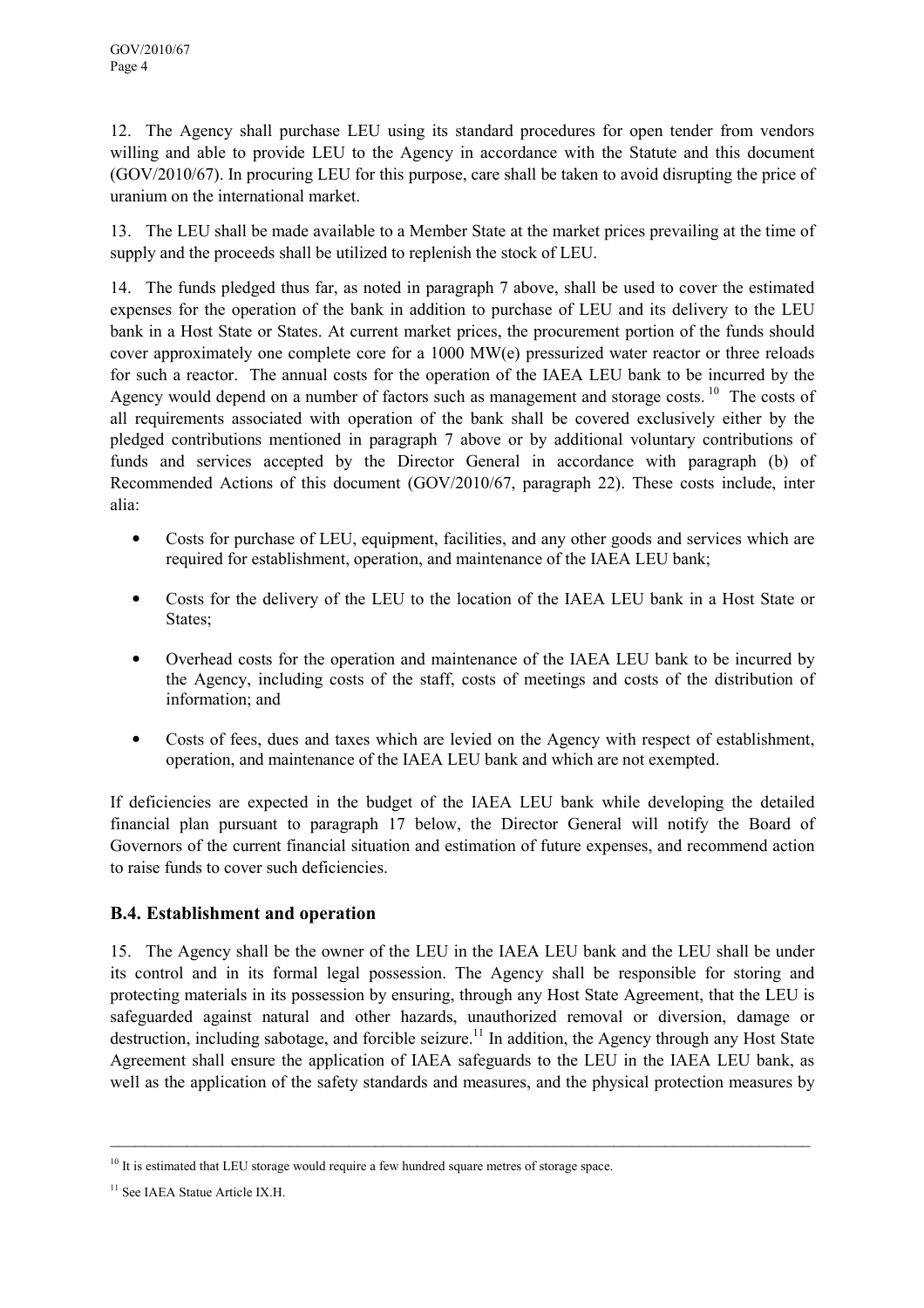the Host State or States.<sup>12</sup> The IAEA LEU bank shall be located in one or more Member States that is prepared to act as a Host State. For effective operation of the LEU bank, it would be preferable for the Host State or States to have a developed nuclear infrastructure.

16. The Agency, with Board approval, shall conclude with any Host State a Host State Agreement, similar to the present IAEA Headquarters Agreement, that shall provide for the safety and security and appropriate liability coverage of the storage facility and shall afford those privileges and immunities to the Agency that are necessary for the independent operation of the IAEA LEU bank, including the right to transport LEU to and from the IAEA LEU bank as determined by the Agency in accordance with the Statute and the Host State(s) agreement. In addition, if necessary, guaranteed transit arrangements shall be concluded with States neighbouring the Host State.

17. The Director General will develop a detailed financial and administrative plan for the on-going operation of the LEU bank to ensure its effective management and sustainability. The Board will, in accordance with its authorities under the Statute, provide direction on governance and accountability of the LEU bank project.

# C. Supply of LEU to a Member State

18. The LEU from the IAEA LEU bank shall be supplied in accordance with the Model Supply Agreement (Attachment 1) to a Member State fulfilling the eligibility criteria set out in paragraph 19, and in accordance with the process of supply of LEU set out in paragraph 20 below.

# C.1. Eligibility Criteria

19. LEU from the IAEA LEU bank, as a mechanism of last resort, shall only be supplied to a Member State:

- (a) that is experiencing a supply disruption of LEU to a nuclear power plant due to exceptional circumstances impacting availability and/or transfer and is unable to secure LEU from the commercial market, State-to-State arrangements, or by any other such means;
- (b) with respect to which the Agency has drawn the conclusion in the most recent Safeguards Implementation Report (SIR) that there has been no diversion of declared nuclear material and no issues relating to safeguards implementation in that Member State are under consideration by the Board of Governors;
- (c) that has brought into force a comprehensive safeguards agreement<sup>13</sup> requiring the application of safeguards to all its peaceful nuclear activities and pursuant to which safeguards are to be applied to the LEU that is supplied through the IAEA LEU bank; and
- (d) for which the Director General has concluded that the Member State fulfils the criteria listed in sub-paragraphs (a), (b) and (c) above.

<sup>&</sup>lt;sup>12</sup> See IAEA Statute Articles III.A.6, and IX.I and INFCIRC/18/Rev.1.

<sup>&</sup>lt;sup>13</sup> With Subsidiary Arrangements.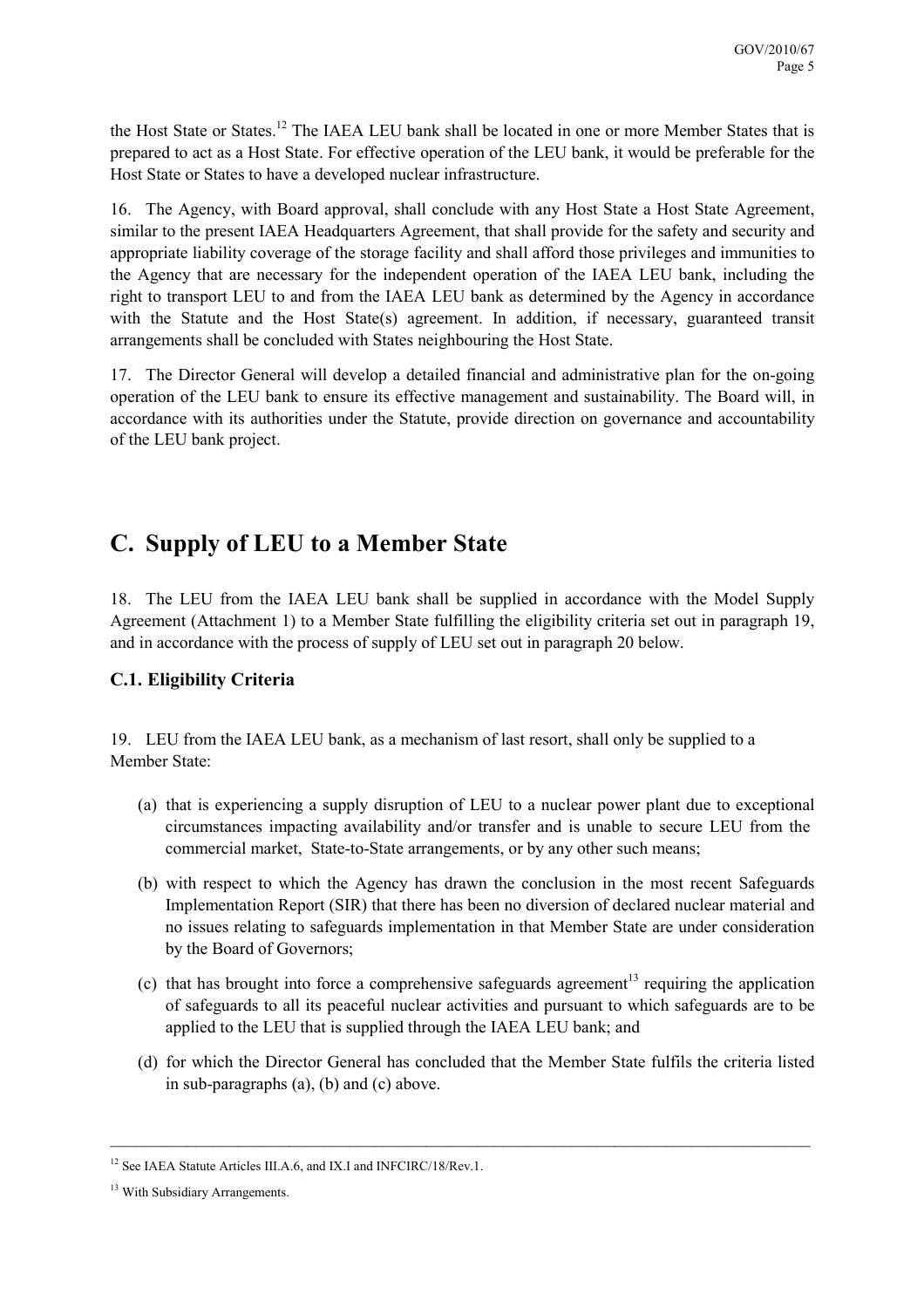## C.2. Process for Supply of LEU from the IAEA LEU bank

20. The LEU from the IAEA LEU bank shall be supplied in accordance with the following process:

(a) A Member State shall submit a request to the Director General to provide from the IAEA LEU bank a specified amount of LEU at (a) certain level(s) of enrichment for the fabrication of fuel to operate a specified nuclear power plant located in the territory of that Member State, along with an explanation of the circumstances in support of its request, including the reasons why it is unable to secure LEU from the commercial market, State-to-State arrangements, or by any other such means;

(b) The Director General shall assess the nature of the disruption and shall then determine whether the Member State has fulfilled the eligibility criteria established by the Board in paragraph 19 above and could thus receive LEU from the IAEA bank;

(c) The Director General, using the Model Supply Agreement, shall conclude a Supply Agreement with the Member State requesting the LEU from the IAEA LEU bank that shall specify the obligations of the Agency and of the Member State, including all issues relating to the amount and specification of the LEU, liability, and the cost of the LEU (including delivery, transport and insurance costs) that shall be paid in advance to the Agency;

(d) Following the entry into force of the Supply Agreement, the Director General shall authorize the transfer of the requested LEU from the IAEA LEU bank to the Member State; and

(e) The Director General should keep the Board informed throughout the entire process.

21. The Model Supply Agreement is to be approved by the Board of Governors. The Board is also to authorize the Director General to supply LEU from the IAEA LEU bank to Member States that meet the eligibility criteria established by the Board, after conclusion of a Supply Agreement in accordance with the provisions of the said Model Supply Agreement, without the requirement for a case-by-case authorization by the Board.

# D. Recommended Action

- 22. It is recommended that the Board:
	- (a) establishes an IAEA LEU bank as described in this document (GOV/2010/67);
	- (b) authorizes the Director General to accept voluntary contributions of funds, services and material offered to the Agency for the establishment and operation of an IAEA LEU bank by the Governments of Member States of the Agency, organizations with which the Agency is in relationship under Article XVI.A of its Statute, and non-governmental sources, in accordance with the approval process set out in the Rules Regarding the Acceptance of Voluntary Contributions of Money to the Agency (GC(45)/RES/9), and the Rules to Govern the Acceptance of Gifts of Services, Equipment and Facilities (INFCIRC/370/Rev.2);
	- (c) approves the Model Supply Agreement (Attachment 1) as the standard text for Supply Agreements that are to be concluded with Member States for the supply of LEU from the IAEA LEU bank;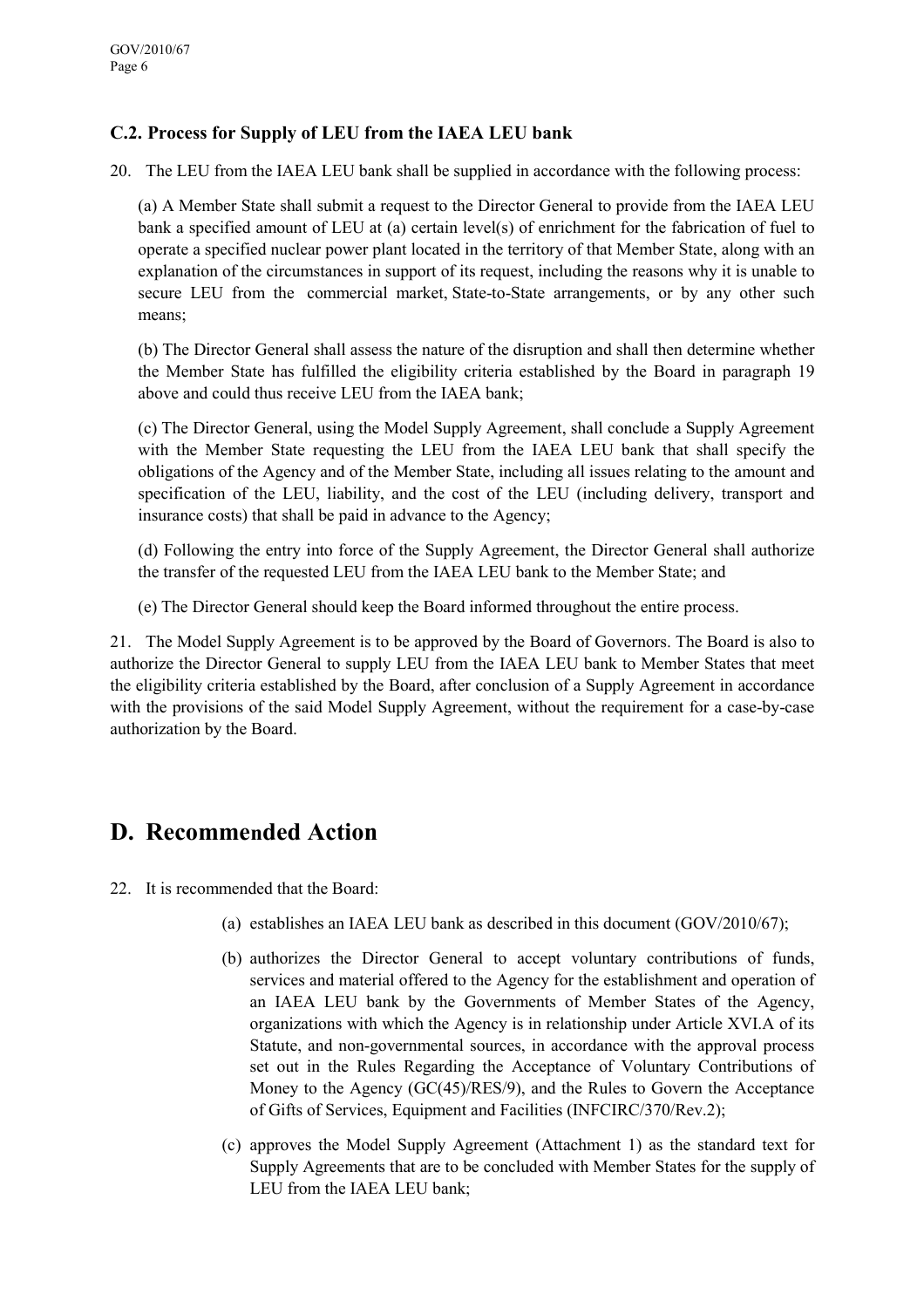- (d) requests the Director General to consider proposals from any Member State interested to act as a Host State for the IAEA LEU bank on the basis foreseen in this document and to negotiate with one or more Member States a draft Host State Agreement, in accordance with the criteria set out in paragraphs 15 and 16 above, for approval by the Board;
- (e) authorizes the Director General to operate the IAEA LEU bank in accordance with relevant provisions of this document (GOV/2010/67) and subject to the conclusion of the Host State Agreement referred to in paragraph (d) above;
- (f) authorizes the Director General to conclude and subsequently implement a Supply Agreement with a Member State for the supply of LEU from the IAEA LEU bank when the Director General concludes that the Member State meets the eligibility criteria set out in this document (GOV/2010/67), without the requirement for a case-by-case authorization by the Board, but with the requirement for the Director General to keep the Board informed of the progress of individual Agreements; and
- (g) requests the Director General to keep the Board informed on the detailed financial and administrative plan for the on-going operation of the LEU bank to ensure its effective management and sustainability.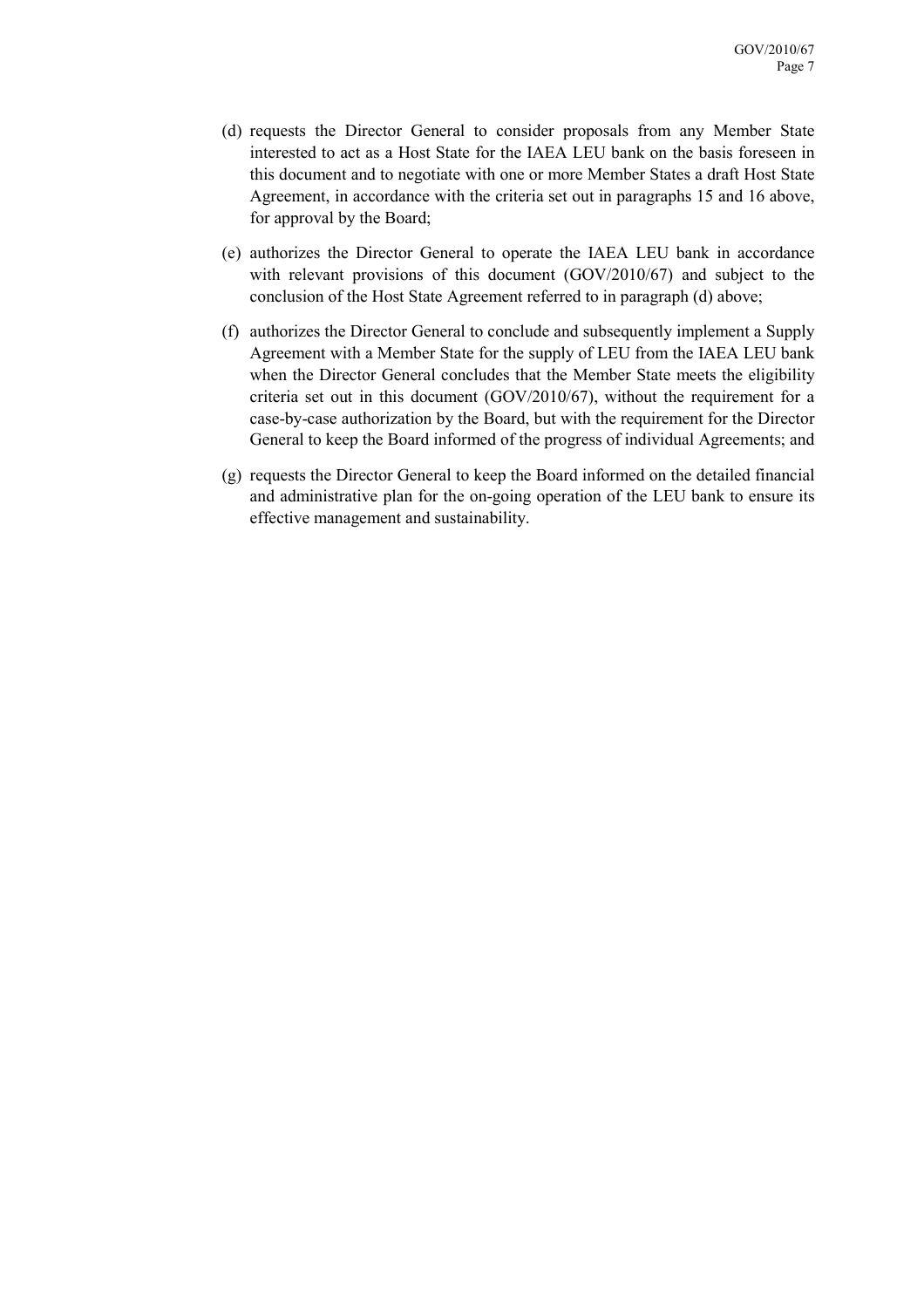Attachment 1

### MODEL AGREEMENT BETWEEN THE INTERNATIONAL ATOMIC ENERGY AGENCY AND THE GOVERNMENT OF […] FOR THE SUPPLY OF LOW ENRICHED URANIUM FOR THE OPERATION OF THE […] NUCLEAR POWER PLANT IN […]

WHEREAS the Government of [... State...] Member of the International Atomic Energy Agency (hereinafter referred to as the "Government") is experiencing a supply disruption of low enriched uranium to a nuclear power plant due to exceptional circumstances impacting availability and/or transfer and is unable to secure such uranium from the commercial market, State-to-State arrangements, or by any other such means, and therefore wishes to secure low enriched uranium for the operation of the  $[\dots]$  nuclear power plant in  $[\dots]$ ;

WHEREAS the Government has requested the assistance of the International Atomic Energy Agency (hereinafter referred to as the "IAEA") for this purpose;

WHEREAS the IAEA Statute authorizes the Agency to, inter alia, act as an intermediary for the purpose of securing the performance of fuel cycle services or the supply of nuclear material and that Member States may make available to the Agency such quantities of special fissionable materials as they deem advisable and on such terms as shall be agreed with the Agency;

WHEREAS the Board of Governors of the IAEA has approved on […] the establishment of an IAEA Low Enriched Uranium (LEU) Bank (hereinafter referred to as the "IAEA LEU bank") for the supply of LEU to its Member States and also authorized the Director General to conclude a model text of an agreement for the supply of material from the IAEA LEU bank to recipient Member States;

WHEREAS the IAEA has concluded a Host Country Agreement with one or more Host States relating to the storage and operation of the IAEA LEU bank;

WHEREAS the Government has concluded and brought into force on [...] a comprehensive safeguards agreement with the IAEA as contained in document […];

WHEREAS a conclusion has been drawn in respect of [...*State...*] on the non-diversion of declared nuclear material in the most recent Safeguards Implementation Report and there are currently no issues relating to safeguards implementation regarding [...*State*...] under consideration by the Board of Governors of the IAEA;

WHEREAS the Director General of the IAEA has concluded that [... State...] fulfils the eligibility criteria for the release of LEU from the IAEA LEU bank approved by the Board of Governors of the IAEA on […];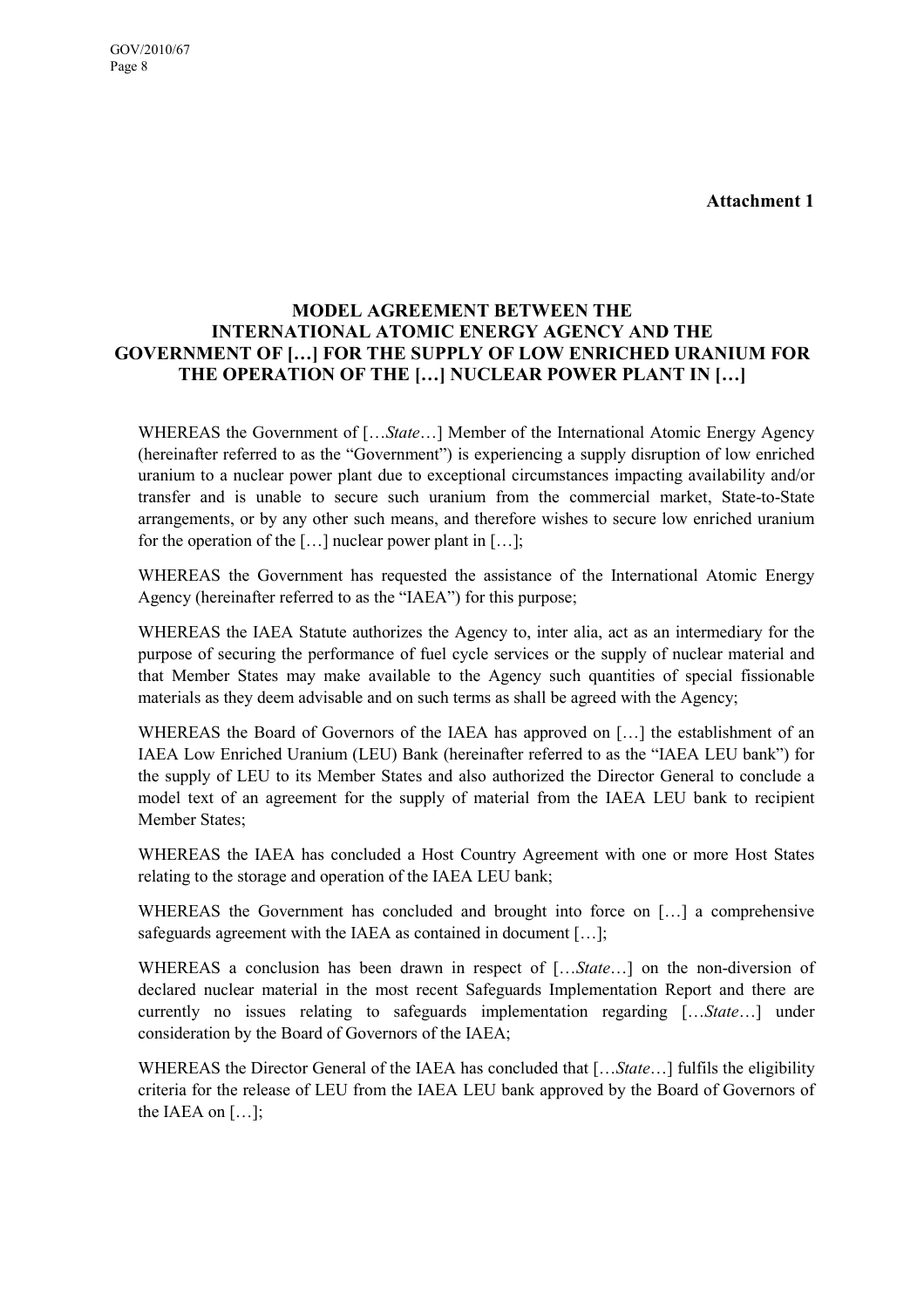NOW, THEREFORE, the IAEA and the Government hereby agree as follows:

#### ARTICLE I

1. In accordance with the request of the Government to the Director General, the IAEA shall make available to the Government [...] tonnes of low enriched uranium in the form of uranium hexafluoride (UF<sub>6</sub>), from the IAEA LEU bank, with enrichment levels of [...] (hereinafter referred to as the "LEU") for the operation of the […] nuclear power plant in […] (hereinafter referred to as the "power plant").

2. The supply of the LEU, from the IAEA LEU bank, shall be subject to the provisions of this Agreement, and the transfer of the LEU to the operator of the power plant shall not relieve the Government from complying with its obligations under this Agreement. This Agreement shall apply, mutatis mutandis, to any additional assistance provided by the IAEA to the Government in connection with the supply of the LEU for the power plant.

#### ARTICLE II

1. The IAEA shall deliver the LEU, from the IAEA LEU bank, to the Government or to its designated representative at [....*city*, ....*State*] and Ownership of the LEU shall transfer to the Government at the same time.

2. The particular terms and conditions for the delivery of the LEU to the Government, including all costs for or connected therewith, a schedule of delivery, shipping instructions and all necessary arrangements for the delivery of the LEU to the Government shall be determined by this Agreement and specific contract(s) to be concluded between the IAEA and the Government or its designated representative, and in accordance with the applicable Host State agreement.

#### ARTICLE III

1. The supplied LEU shall be used exclusively for fuel fabrication for the generation of energy at the power plant and shall remain at the power plant unless the Government and the IAEA otherwise agree.

2. The supplied LEU and any special fissionable material produced through its use, including subsequent generations of produced special fissionable material, shall be stored or reprocessed or otherwise altered in form or content only on conditions and in facilities agreed to by the Government and the IAEA. The supplied LEU shall not be further enriched, retransferred, or reexported unless the Government and the IAEA otherwise agree.

3. The supplied LEU and any special fissionable material produced through its use, including subsequent generations of produced special fissionable material, shall be subject to the conditions necessary for the IAEA to implement its obligations to the State(s) from which the LEU originated or in which the LEU was processed, as specified in Annex [X].

4. The supplied LEU may be transferred to [... *State*...] for the purpose of fuel fabrication and return to the Government.

#### ARTICLE IV

1. The price of the LEU shall be the cost of the LEU at spot prices published by relevant consulting companies averaged over a period preceding the LEU delivery and the cost shall be sufficient to cover replenishment of the supplied LEU for the IAEA LEU bank.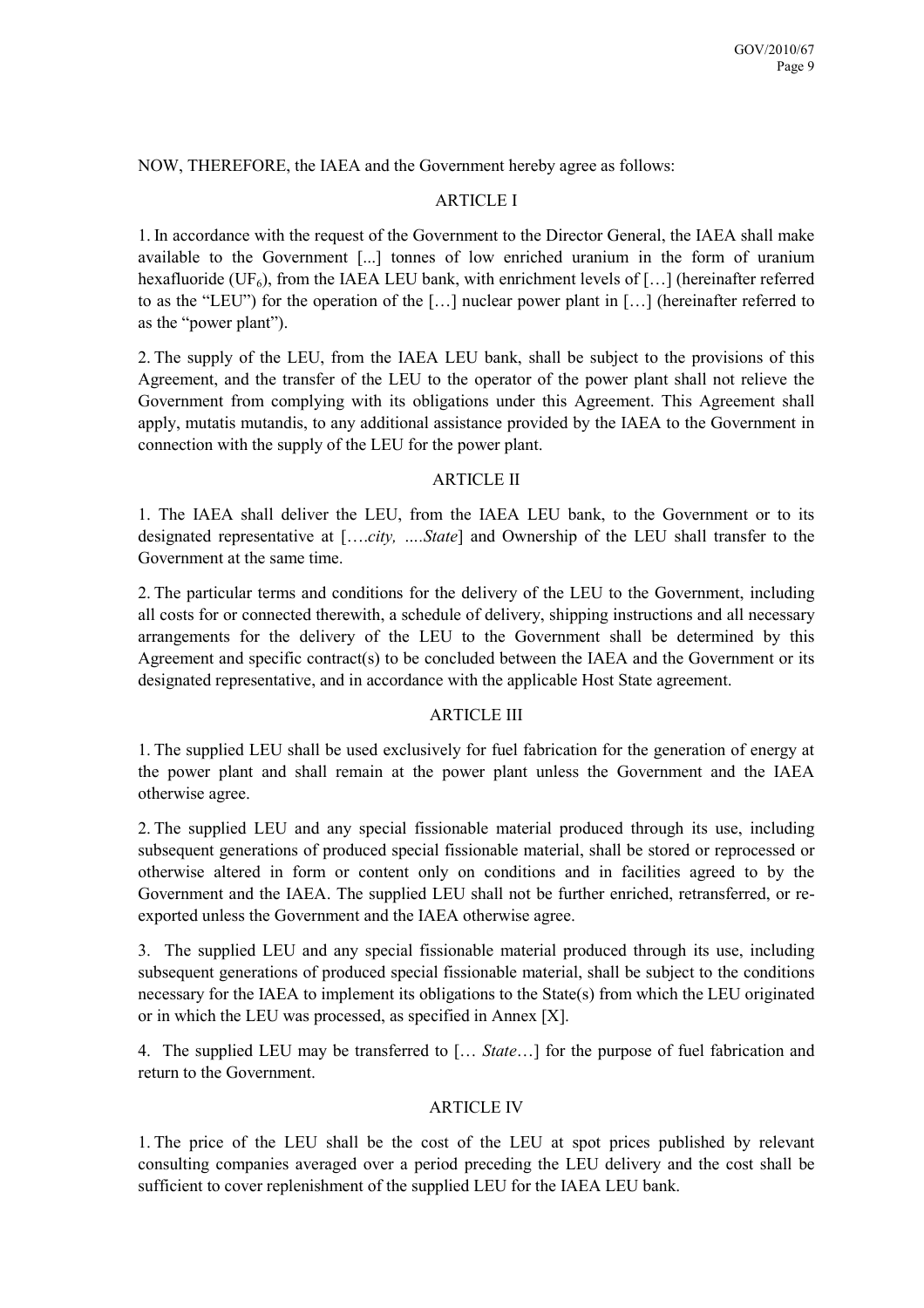2. All costs that may arise in connection with the delivery of the LEU by the IAEA to the Government shall be borne by the Government in accordance with this Agreement and the specific contract(s) referred to in Article II (2).

3. The Government shall effect payment for the LEU and all costs that may arise in connection with the delivery of the LEU in full and in advance to the IAEA. The Government shall deposit the payment in a bank account designated by the IAEA.

4. The IAEA shall not assume any financial responsibility in connection with the delivery of the LEU to the Government.

5. The IAEA does not warrant the suitability or fitness of the supplied LEU for any particular use or application and shall not bear any responsibility towards the Government, or any person for any claims arising in connection therewith.

#### ARTICLE V

1. The Government shall make all necessary arrangements for the timely receipt of the LEU in [....*city, ...State,]* as referred to in Article II, and for its shipment.

2. The Government shall take all appropriate measures to ensure the safety and security of the LEU during its transport, handling, storage and use.

#### ARTICLE VI

1. The Government undertakes that the supplied LEU and any special fissionable material produced through its use, including subsequent generations of produced nuclear and special nonnuclear special fissionable material, shall not be used for the manufacture of any nuclear weapon or any nuclear explosive device, or for research on or the development of any nuclear weapon or any nuclear explosive device, or in such a way as to further any military purpose.

2. The safeguards rights and responsibilities of the IAEA provided for in Article XII.A of the Statute of the IAEA are applicable to the LEU under this Agreement and shall be implemented and maintained. The supplied LEU shall be subject to IAEA safeguards pursuant to the Agreement between the [...*State*...] and the IAEA for the Application of Safeguards in [...*State*...] of  $[\dots date \dots]$  (INFCIRC/ $\dots$ ).

3. For the purpose of this Agreement, the IAEA safeguards referred to in Article VI (2) shall, be implemented pursuant to the Safeguards Agreement referred to in Article VI (2).

4. The relevant provisions of the Safeguards Agreement referred to in Article VI (2) shall apply to IAEA inspectors performing functions pursuant to this Agreement.

5. Article XII.C of the Statute of the IAEA shall apply with respect to any non-compliance by the Government with the provisions of this Agreement.

#### ARTICLE VII

The applicable safety standards and measures to be followed for the transport, handling, storage and use of the supplied LEU and for the operation of the power plant shall be those defined in IAEA document INFCIRC/18/Rev.1, as revised from time to time.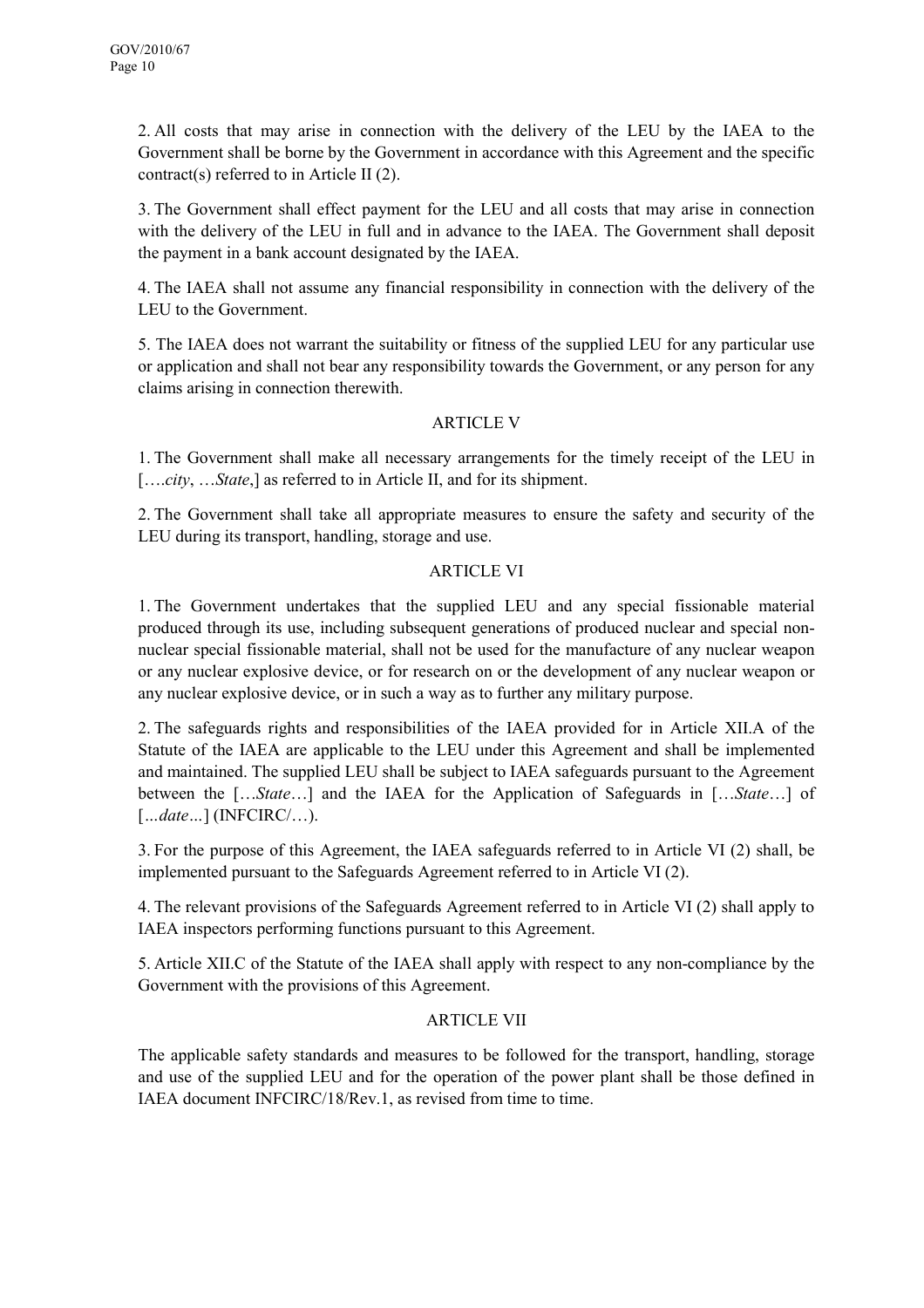#### **ARTICLE VIII**

The Government undertakes that adequate physical protection measures shall be maintained with respect to the supplied LEU and any special fissionable material produced through its use, including subsequent generations of produced special fissionable material. These measures shall as a minimum provide protection comparable to that set forth in IAEA document "The Physical Protection of Nuclear Material and Nuclear Facilities" (INFCIRC/225/Rev.4), as revised from time to time.

### ARTICLE  $IX^{14}$

The Government shall take responsibility for all liability for nuclear damage caused by a nuclear incident associated with the use, handling, storage or transport of the LEU supplied under this Agreement from the time the LEU leaves the IAEA LEU bank for shipment to the Government or its designated representative, and shall hold the IAEA harmless against any such liability, provided, however, that in any case covered by an international civil nuclear liability convention, liability for nuclear damage shall be addressed in accordance with the provisions of that convention.

#### ARTICLE X

All reports and other information required for the implementation of this Agreement shall be submitted to the IAEA in one of the working languages of the Board of Governors of the IAEA.

#### ARTICLE XI

Any decision of the Board of Governors of the IAEA relevant to the implementation of Articles VI, VII or VIII of this Agreement shall, if the decision so provides, be given effect immediately by the IAEA and the Government.

#### ARTICLE XII

Any dispute arising out of the interpretation or implementation of this Agreement shall be settled by consultation or negotiation.

#### Article XIII

1. This Agreement shall enter into force upon signature by the Director General of the IAEA and by the authorized representative of the Government.

2. This Agreement shall continue in effect so long as any material, equipment or facility which was ever subject to this Agreement remains in the territory of [... State...] or under its jurisdiction or control anywhere, or until such time as the parties agree that such material, equipment or facility is no longer usable for any nuclear activity relevant from the point of view of safeguards.

\_\_\_\_\_\_\_\_\_\_\_\_\_\_\_\_\_\_\_\_\_\_\_\_\_\_\_\_\_\_\_\_\_\_\_\_\_\_\_\_\_\_\_\_\_\_\_\_\_\_\_\_\_\_\_\_\_\_\_\_\_\_\_\_\_\_\_\_\_\_\_\_\_\_\_\_\_\_\_\_\_\_

 $<sup>14</sup>$  The Director General may adapt this Article depending on the liability regime(s) in place.</sup>